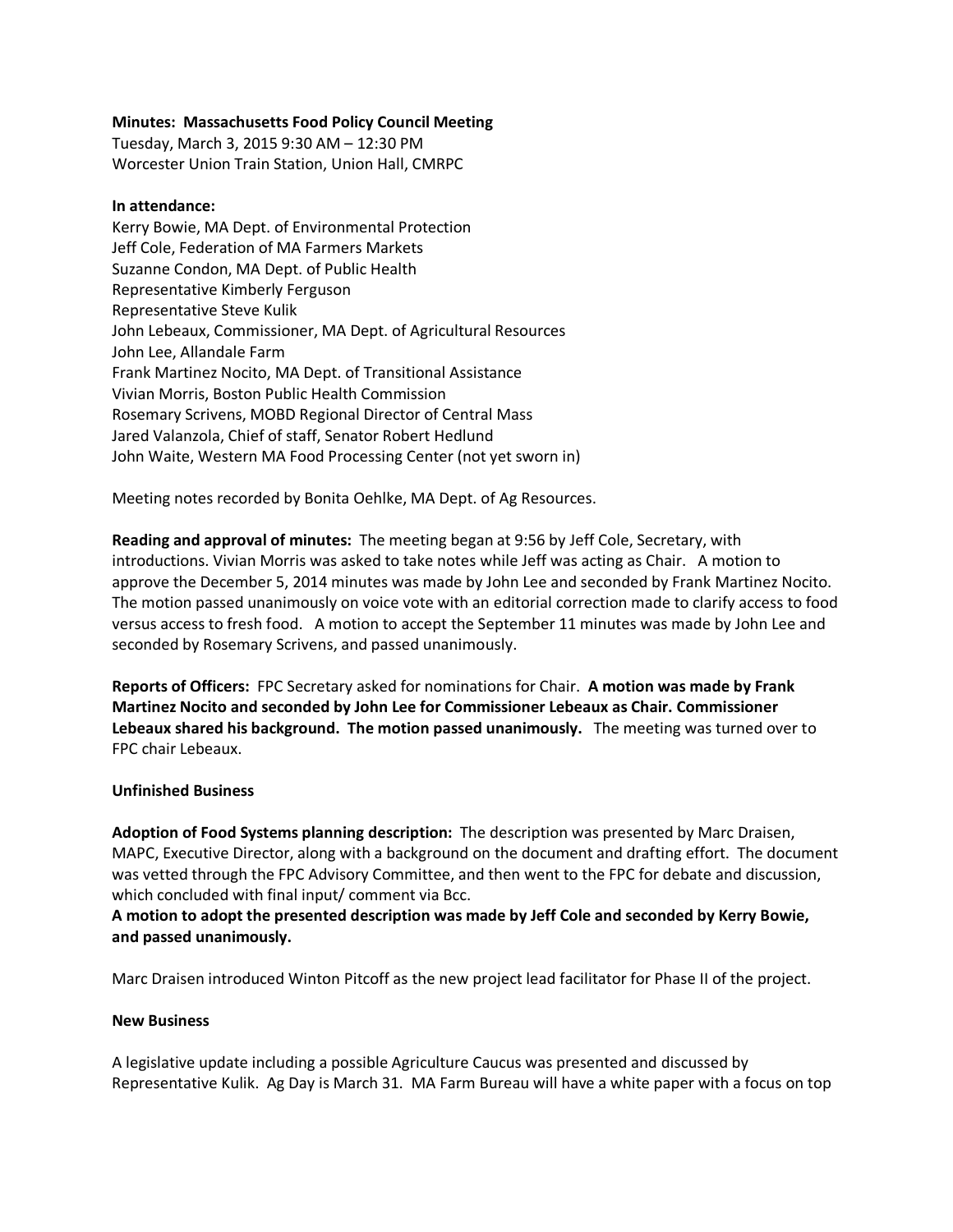priorities. Rep acknowledged that Ag Day at the Statehouse is very effective. The FPC will have a table at the event to be able to discuss the food systems planning.

**Food Systems planning status report.** Winton Pitcoff described the Working Groups, including the topic areas and lead personnel, objectives and the process for the Working Groups and communication among the Working Groups. He also described the timeline and thorough review process that will take place. The website: [www.mafoodplan.org](http://www.mafoodplan.org/) provides more details. Winton is available to the FPC to address any comments.

MAPC will conduct outreach for collaboration to support topics that are challenging to agencies, and do not have time to join the Working Groups. FPC members were challenged to be involved in the Working Groups.

The contents of the chapters of the food plan were reviewed, as well as the timeline for review. The public and all parties will have access to the review process.

The Berkshire Grown listening session was very successful. Public engagement continues.

A question was asked about the New England perspective in regards to the plan. MAPC is in regular contact with other state counterparts. MAPC did a comprehensive literature review including regional work. Many Working Groups are looking from a regional perspective.

A goal of healthy access in the plan is important.

Working Group leads in attendance provided a brief description of their activity including the Land Use, Distribution, Production, Urban Ag and Food Access.

Rosemary Scrivens: Food Hub event was held recently in Worcester, with a focus on economic development. The March 16thevent at Old Sturbridge Village focused on making connections between food producers and users with restaurants, manufacturers and wholesalers.

Food safety and food safety education with food business staff: Issues of seasonality of employment, and a need for consolidated clear information about food safety were raised. Some regulations aren't easily read by non- English speakers. There is a need for an inventory of co-packers and their capacity. Business financing is always an issue, as well a facility upgrades. Issues were noted re: branding. MA Grown and Fresher has been around for 20+ years, yet the Boston Glove had an article on how to cook a Vermont meal.

Food processing group reports storage, distribution and slaughter is a large element of their discussions.

### **Member Announcements**

Suzanne Condon shared an example of 3 state agencies collaborating related to the closure of oyster beds for public health issues. Over 12 - 18 months, the interagency collaboration developed a plan that addressed relevant issues of all agencies, which was unprecedented.